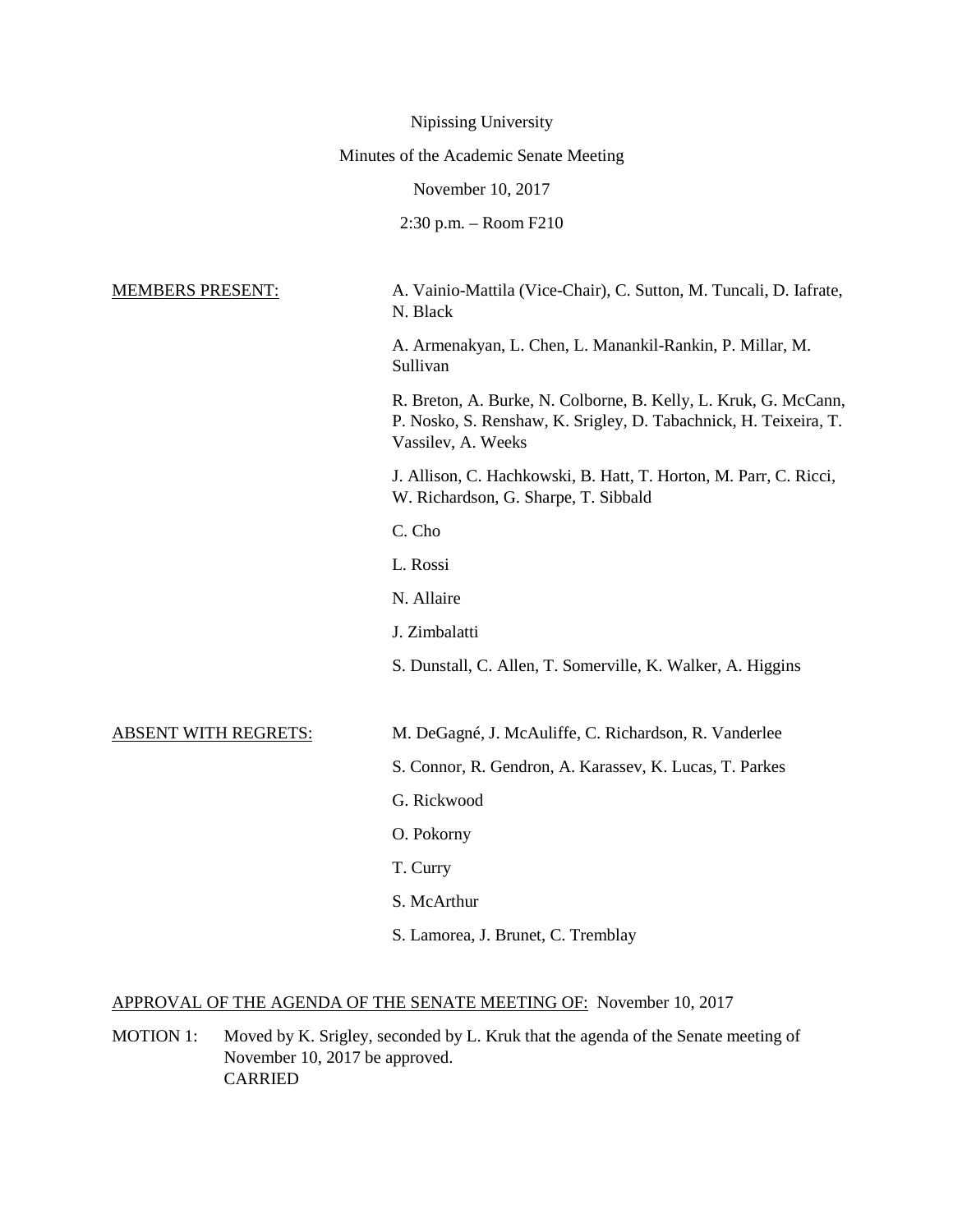### ADOPTION OF THE MINUTES OF THE SENATE MEETING OF: October 20, 2017

MOTION 2: Moved by D. Iafrate, seconded by D. Tabichnick that the minutes of the Senate meeting of October 20, 2017 be adopted with revisions. CARRIED

# BUSINESS ARISING FROM THE MINUTES

In response to a question from the October 20, 2017 Senate meeting regarding the role and function of the Senate Executive Committee in making decisions on Senate's behalf concerning the approval of graduates, the following Motions for retroactive approval of the Report on Graduation Applicants dated October 11, 2017 were presented:

- MOTION 3: Moved by D. Iafrate, seconded by N. Colborne that Senate consider the receipt of the Report on Graduation Applicants dated October 11, 2017. CARRIED
- MOTION 4: Moved by D. Iafrate, seconded by A. Burk that Senate receive the Report on Graduation Applicants dated October 11, 2017. CARRIED
- MOTION 5: Moved by D. Iafrate, seconded by L. Chen that Senate grant approval to graduate the students listed in the Report on Graduation Applicants dated October 11, 2017. CARRIED

### QUESTION PERIOD

The NUSU Vice-President of Communications requested an update regarding the Ontario college faculty strike. The Vice-President Finance & Administration advised that the Dean of Applied and Professional Studies has been in constant communication with the Canadore College School of Nursing to mitigate disruptions wherever possible.

### REPORTS OF STANDING COMMITTEES AND FACULTY OR UNIVERSITY COUNCILS

### **SENATE EXECUTIVE COMMITTEE**

MOTION 6: Moved by A. Vainio-Mattila, seconded by N. Colborne that Senate receive the Report of the Senate Executive Committee dated November 2, 2017. CARRIED

### **UNDERGRADUATE STUDIES COMMITTEE**

MOTION 7: Moved by A. Vainio-Mattila, seconded by L. Chen that the Report of the Undergraduate Studies Committee, dated October 16, 2017 be received. CARRIED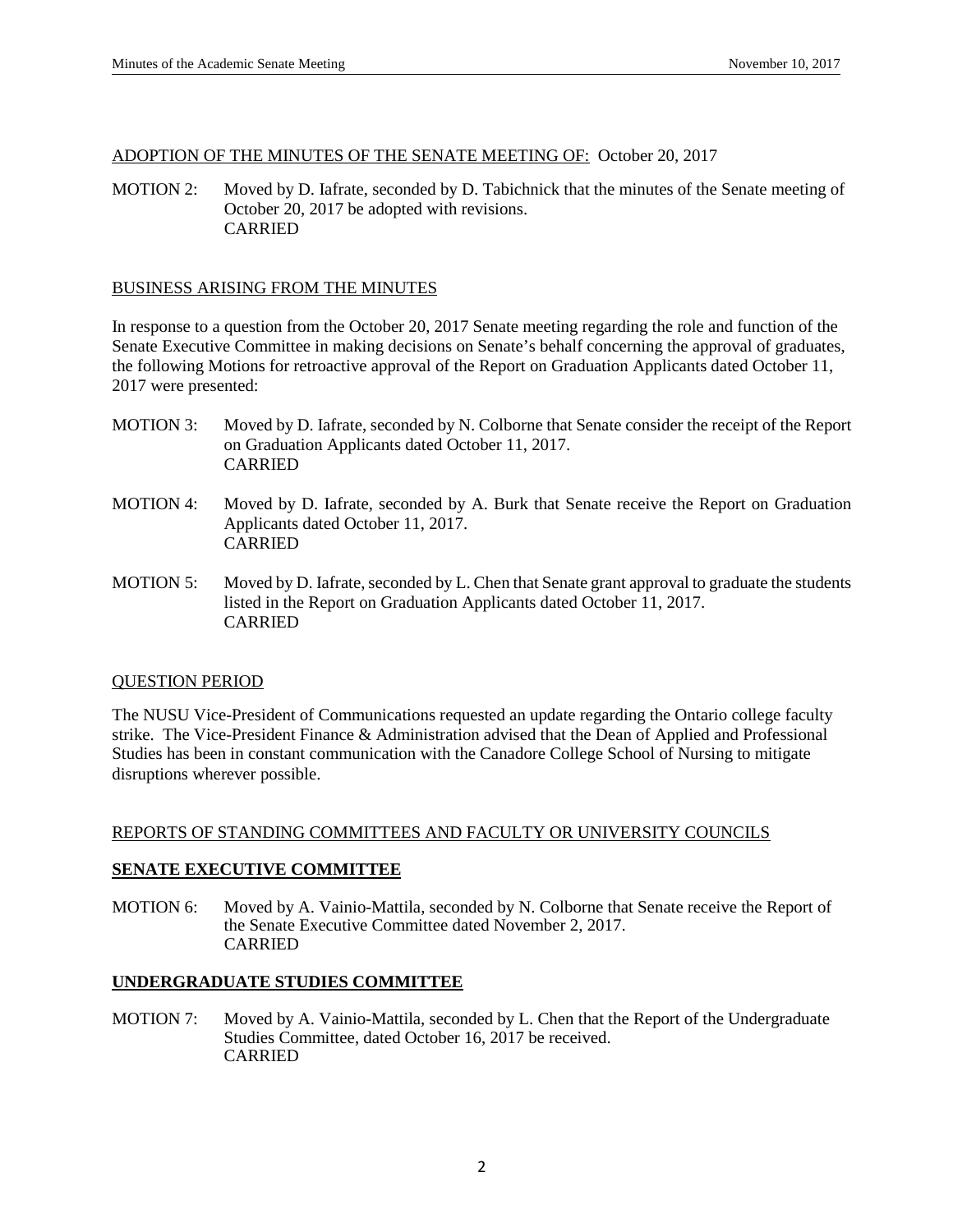# **FACULTY OF APPLIED AND PROFESSIONAL STUDIES**

## **School of Human and Social Development**

- MOTION 8: Moved by M. Tuncali, seconded by N. Colborne that Senate approve the banking of SWLF 4005: Research Essay CARRIED.
- MOTION 9: Moved by M. Tuncali, seconded by D. Tabachnick that Senate approve the addition of the following to the regulations for the SWLF.SSW Collaborative Degree-Diploma Program: A maximum of 6 credits of cross-listed courses may count toward an Honours Specialization in Social Welfare and Social Development with a Social Service Worker diploma. CARRIED

# **FACULTY OF ARTS AND SCIENCE**

- MOTION 10: Moved by M. Tuncali, seconded by N. Colborne that Senate approve Motions 11 through 14 as outlined as an omnibus Motion. CARRIED
- MOTION 11: Moved by M. Tuncali, seconded by N. Colborne that Senate approve that the course description for ENGL 3487, Topics in Poetic Genres, be modified as follows: Old description:

This course examines the conventions of, and developments within, a specific literary genre through a literary period or across literary history. Genres are drawn from British, Canadian, American and other literatures. Specific genres and associated course content vary from year to year.

New description:

Students examine the conventions of, and developments within, a specific poetic genre through a literary period or across literary history. Genres are drawn from British, Canadian, American and other literatures. Specific genres and associated course content vary from year to year.

MOTION 12: Moved by M. Tuncali, seconded by N. Colborne that Senate approve that the course description for ENGL 3496, Topics in Dramatic Genres, be modified as follows: Old description: This course examines the conventions of, and developments within, a specific literary genre through a literary period or across literary history. Genres are drawn from British,

Canadian, American and other literatures. Specific genres and associated course content vary from year to year.

New description:

Students examine the conventions of, and developments within, a specific dramatic genre through a literary period or across literary history. Genres are drawn from British, Canadian, American and other literatures. Specific genres and associated course content vary from year to year.

MOTION 13: M. Tuncali, seconded by N. Colborne that Senate approve that the course description for ENGL 3497, Topics in Prose Genres, be modified as follows: Old description: This course examines the conventions of, and developments within, a specific literary genre through a literary period or across literary history. Genres are drawn from British,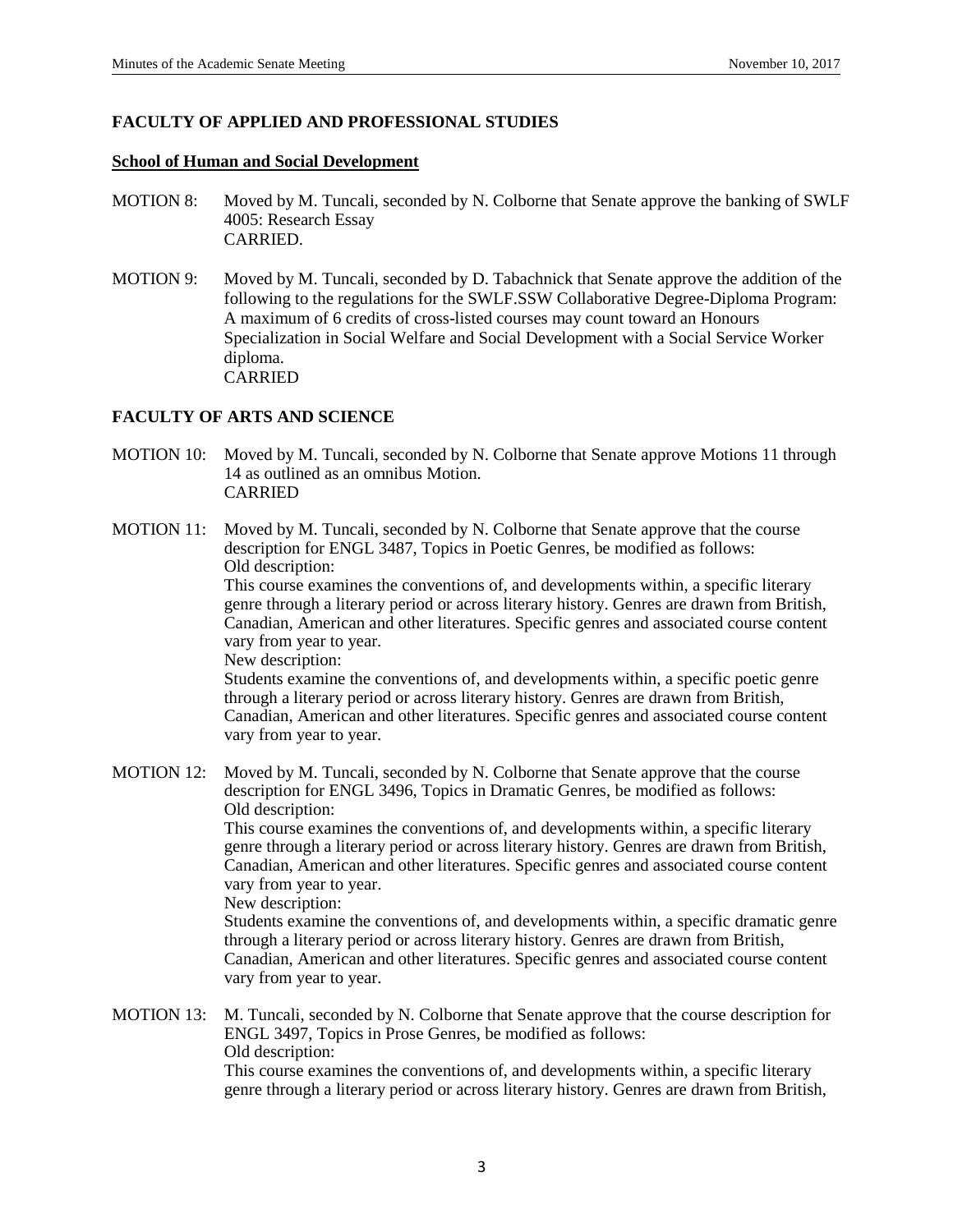Canadian, American and other literatures. Specific genres and associated course content vary from year to year.

New description:

Students examine the conventions of, and developments within, a specific prose genre through a literary period or across literary history. Genres are drawn from British, Canadian, American and other literatures. Specific genres and associated course content vary from year to year.

MOTION 14: M. Tuncali, seconded by N. Colborne that Senate approve that the course description for ENGL 2616, Topics in Visual

Storytelling, be modified as follows:

Old description:

Students examine the unique ways in which visual texts create and tell stories. Visual literacy and the relationship between image and text inform the approach of this course, which introduces students to the study of visual texts, and the relationship between text and image. Students can expect at least 50% of the course material to be drawn forms such as the graphic novel and illustrated books. Specific content varies from year to year. New description:

Students examine the unique ways in which visual texts create and tell stories. Visual literacy and the relationship between images, static or moving, and narrative inform the approach of this course. Specific content varies from year to year. CARRIED

# **Gender and Equality and Social Justice**

MOTION 15: Moved by M. Tuncali, seconded by S. Renshaw that Senate approve the deletion of GEND 1025 Introduction to Gender Equality and Social Justice. CARRIED

# **Religions and Cultures**

- MOTION 16: Moved by M. Tuncali, seconded by S. Renshaw that Senate approve Motions 17 through 24, except for Motion 22, as outlined as an omnibus Motion. CARRIED
- MOTION 17: Moved by M. Tuncali, seconded by S. Renshaw that Senate approve that the anti-requisite RLCT 1025, Introduction to World Religions, be removed from the courses RLCT 2146, From Gurus to Shamans and Beyond, and RLCT 2147, From G-d to Allah and Beyond.
- MOTION 18: Moved by M. Tuncali, seconded by S. Renshaw that Senate approve that the current title of RLCT 2046, Global Spiritualities: Eastern Traditions in the Contemporary World, be changed to RLCT 2046, Global Spiritualities: Religious Traditions in the Contemporary World.
- MOTION 19: Moved by M. Tuncali, seconded by S. Renshaw that Senate approve that RLCT 2146, From Gurus to Shamans and Beyond, be changed to RLCT 2146, World Religions: Eastern Traditions.
- MOTION 20: Moved by M. Tuncali, seconded by S. Renshaw that Senate approve that RLCT 2147, From G-d to Allah and Beyond, be changed to RLCT 2147, World Religions: Western Traditions.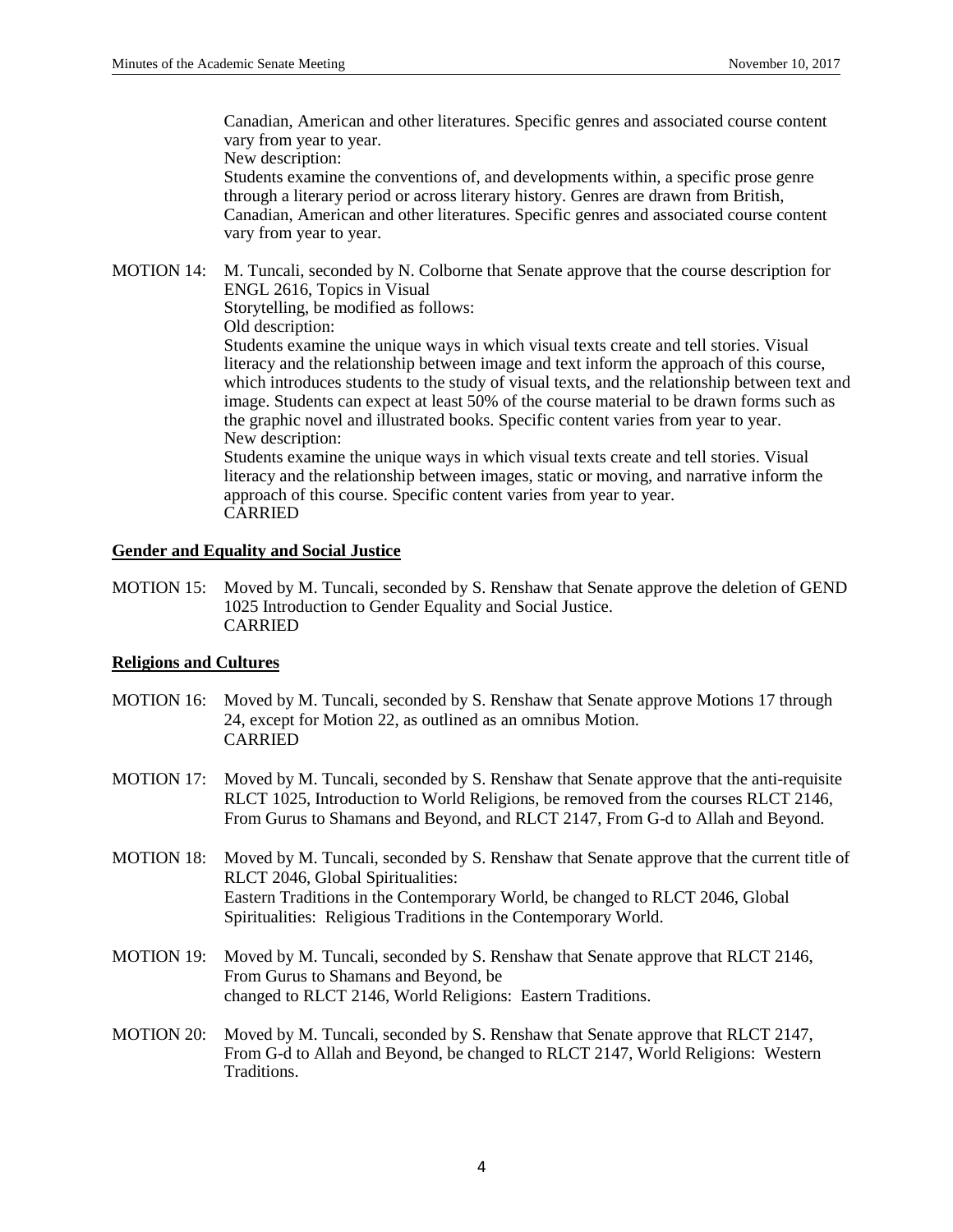- MOTION 21: Moved by M. Tuncali, seconded by S. Renshaw that Senate approve that RLCT 3116/GEND 3116, The Curse of the Fallen Woman: Women and Western Traditions, be changed to RLCT 3116/GEND 3116, Women and Western Religions.
- MOTION 22: Moved by M. Tuncali, seconded by G. McCann that Senate **withdraw** the Motion RLCT 3216, Is God Dead? Faith in the Modern World, be changed to RLCT 3216, Atheism, Skepticism and Religious Faith. **MOTION WITHDRAWN - CARRIED**
- MOTION 23: Moved by M. Tuncali, seconded by S. Renshaw that Senate approve that RLCT 3206, The Religious Animal, be changed to RLCT 3206, Theories of Religion.
- MOTION 24: Moved by M. Tuncali, seconded by S. Renshaw that Senate approve that RLCT 3507, Greening Religion: Nature, Spirituality and Activism, be changed to RLCT 3507, Religion and the Environment. CARRIED

# **PLANNING AND PRIORITIES COMMITTEE**

MOTION 25: Moved by A. Vainio-Mattila, seconded by A. Armenakyan that the Report of the Planning and Priorities Committee dated October 27, 2017, be received. CARRIED

# OTHER BUSINESS

The Provost provided a PowerPoint presentation on Quality Assessment. This presentation with some revisions was also presented at the October 27 PPC meeting. The processes and timelines that should be followed were discussed, and it was reported that the issues are currently being mapped out so that a framework can be developed. Nipissing's annual report on major modifications was recently submitted to the Council on Quality Assurance. The Provost suggested that major modifications be added to the wording of the Senate motions so that they are more easily identified. PPC members were in agreement that a smaller, nimbler internal review committee of 4-5 people be formed and invited faculty with an interest or a skill set to put their names forward. A question was asked how Indigenization fits in with Quality Assessment. The Provost advised that Indigenization is important and needs to be thought about and included when protocols are being developed.

# AMENDMENT OF BY-LAWS

- MOTION 26: Moved by D. Tabachnick, seconded by D. Iafrate that Senate approve that Article 10.3 Graduate Studies Council (GSC) be renamed to the Graduate Studies Committee (GSC). CARRIED
- MOTION 27: Moved by D. Tabachnick, seconded by A. Burk, that Senate approve the attached revised Senate By-Laws document. CARRIED

The By-Laws and Elections Subcommittee approved the following non-substantive change to Article 9.3.1(a)(i) Undergraduate Standing & Petitions Subcommittee (S&P):

- (a) Ex Officio Members: (change in bold):
	- (i) the Registrar, (non-voting) **or designate**, who shall be Chair;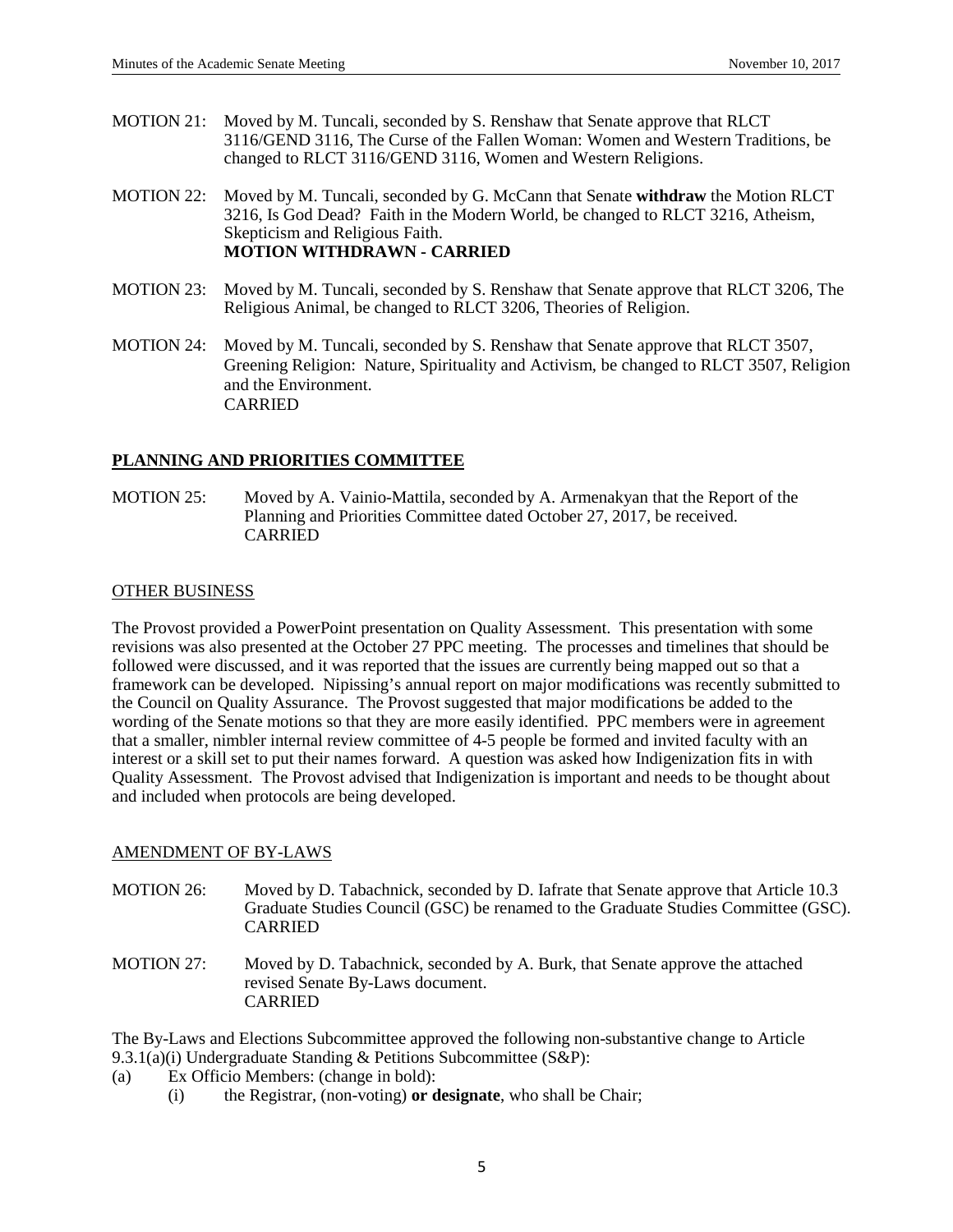The Senate Budget Advisory Committee membership and terms of reference were provided as a Notice of Motion at the October 20, 2017 Senate meeting. The following amendments highlighted in bold were proposed:

*Ex-Officio* Members: Provost, Vice-President Academic & Research **(non-voting), who shall be chair**  Vice-President, Finance and Administration **(non-voting)** Academic Dean **Members Elected by Senate or Faculty Council:** Three Faculty Senators **or non-Senators (one from each faculty)\*** NUSU Representative **\* tenure or tenure track Faculty Senators preferred**

MOTION 28: Moved by D. Tabachnick, seconded by N. Colborne that Senate approve the amendments to the Senate Budget Advisory Committee membership. CARRIED OBJECTION - 1

• **Notice of Motion** Student Appeals Committee revision of Article 9.4.1(a) be amended as outlined below:

9.4.1 Individual Appeal Panels

- (a) Members (to be determined by the Student Appeals Committee):
	- (i) three (3) faculty members of the Student Appeals Committee from outside the appellant's Faculty, with the two (2) members who have served longest on the Committee acting as Chair and Vice-Chair;
	- (ii) one (1) faculty member of the Student Appeals Committee from the appellant's Faculty, but outside the appellant's program area(s);
	- (iii) one (1) student member or graduate student member of the Student Appeals Committee from outside the appellant's Faculty;
	- (iv) one (1) student member or graduate student member of the Student Appeals Committee from the appellant's Faculty; and
	- (v) the Registrar.

# **\* For** *individual graduate student* **appeals, one graduate student member must be on the panel.**

The Speaker requested that *individual graduate student* be read out and added to the Notice of Motion to be voted on at the December 8, 2017 Senate meeting.

• **Notice of Motion** Graduate Studies Leave and Time Extensions Subcommittee 10.3.1 be added as outlined below:

10.3.1 Graduate Studies Leave and Time Extensions Subcommittee

- (a) Members:
	- (i) Three graduate faculty members of the Faculty of Graduate Studies from different Programs, selected at large (one of whom will be elected Chair)
	- (ii) A quorum will comprise of all members of the committee
	- (iii)Meetings will be held a minimum of two times a year between September and June
- (b) Terms of reference:
	- (i) To carry out Senate-approved graduate program policies of time extensions and leaves of absence.
	- (ii) To review and develop policies and procedures for leaves and time extensions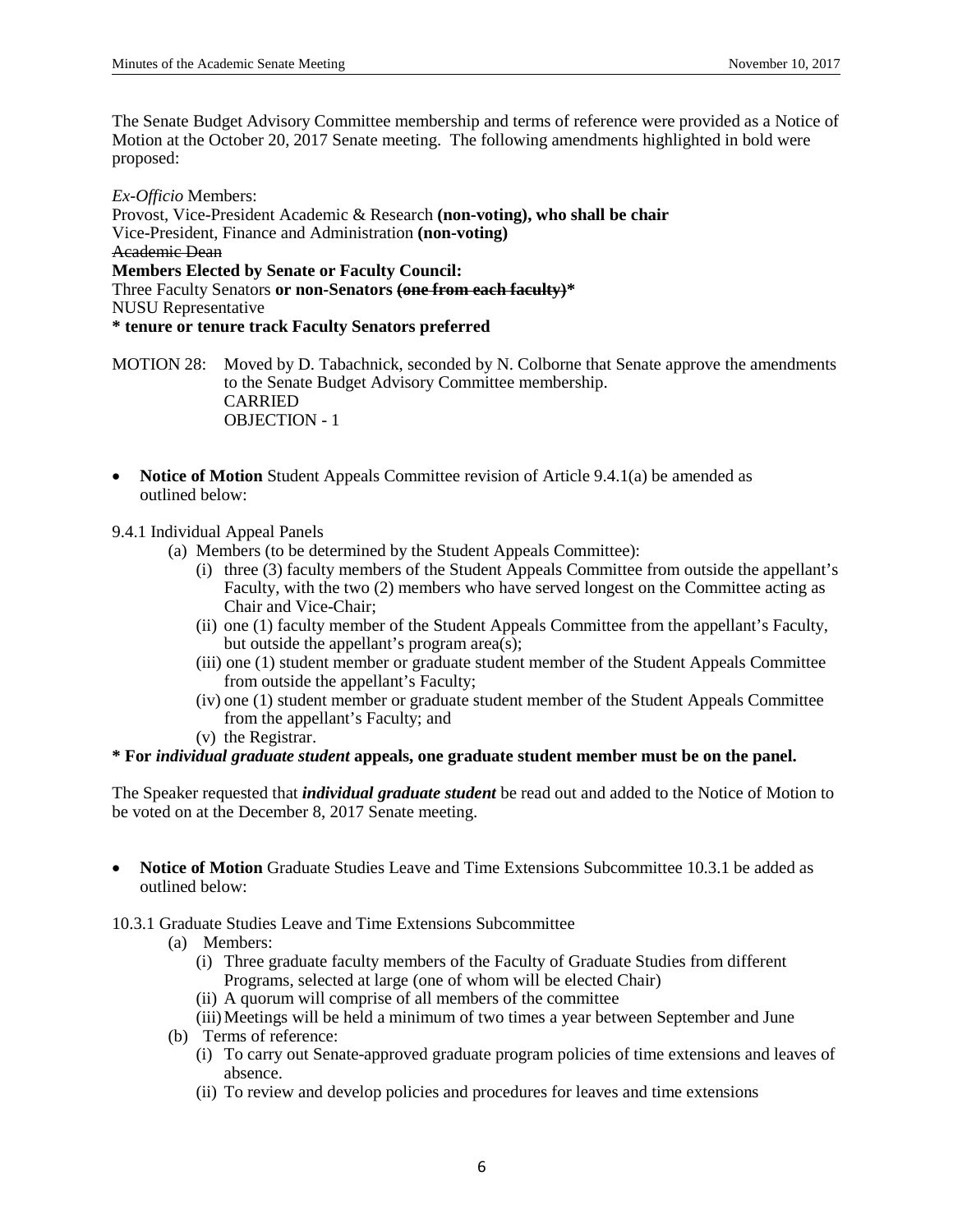## **ELECTIONS**

- Elect one at large non-Senator for the Planning & Priorities Committee Nomination received from the Schulich School of Education for Dr. Kristina Karvinen **K. Karvinen - ACCLAIMED**
- Elect one Senator to fill a Faculty of Arts & Science vacancy Nomination received from Arts & Science Faculty Council for Dr. Ali Hatef **A. Hatef - ACCLAIMED**

# REPORTS FROM OTHER BODIES

### Board of Governors

On behalf of the Board of Governors, Senator Zimbalatti provided an update from the November 9 Board meeting: Fran Couchie was welcomed as the newest Board member; two student callers from the successful fundraising campaign were introduced; the Provost reported on IQAP; the VP Finance and Administration provided an update on the college faculty strike, staff awards and the turf field; the Assistant VP Students gave an update on individualized student exams and the 25 Anniversary Celebrations; the Dean of Arts & Science reported on NIFTY (Nipissing Institute for Television & Innovation); the Dean of Applied and Professional Studies reported on new hires; the Director of Institutional Research and Planning provided an enrollment update and the Manager of Marketing and Communications provided an extensive report of how NU and the community work together. Senator Zimbalatti also provided an update on the University anthem advising that it would soon be ready for release.

# NEW BUSINESS

- MOTION 29: Moved by A. Vainio-Mattila, seconded by T. Horton that Senate move in camera to bring forward three new names to be added to the ongoing Senate List for consideration to receive an honorary degree. CARRIED
- MOTION 30: Moved by A. Vainio-Mattila, seconded by T. Horton that Senate approve the three names provided in camera to be added to the ongoing Senate List for consideration to receive an honorary degree. CARRIED
- MOTION 31: Moved by A. Vainio-Mattila, seconded by S. Renshaw that Senate move out of camera. CARRIED

A request was made to provide an up-to-date report of the list of Senate approved names for consideration to receive an Honorary Degree.

### **ANNOUNCEMENTS**

The Provost and Vice-President Academic and Research thanked everyone that attended the Provost's Meet & Greet, and advised that she had recently attended a meeting of the Ontario Council of University Research and a meeting of the National Vice-Presidents' Academic Council. She also advised that Universities Canada recently launched their public commitment to work together and collaborate with